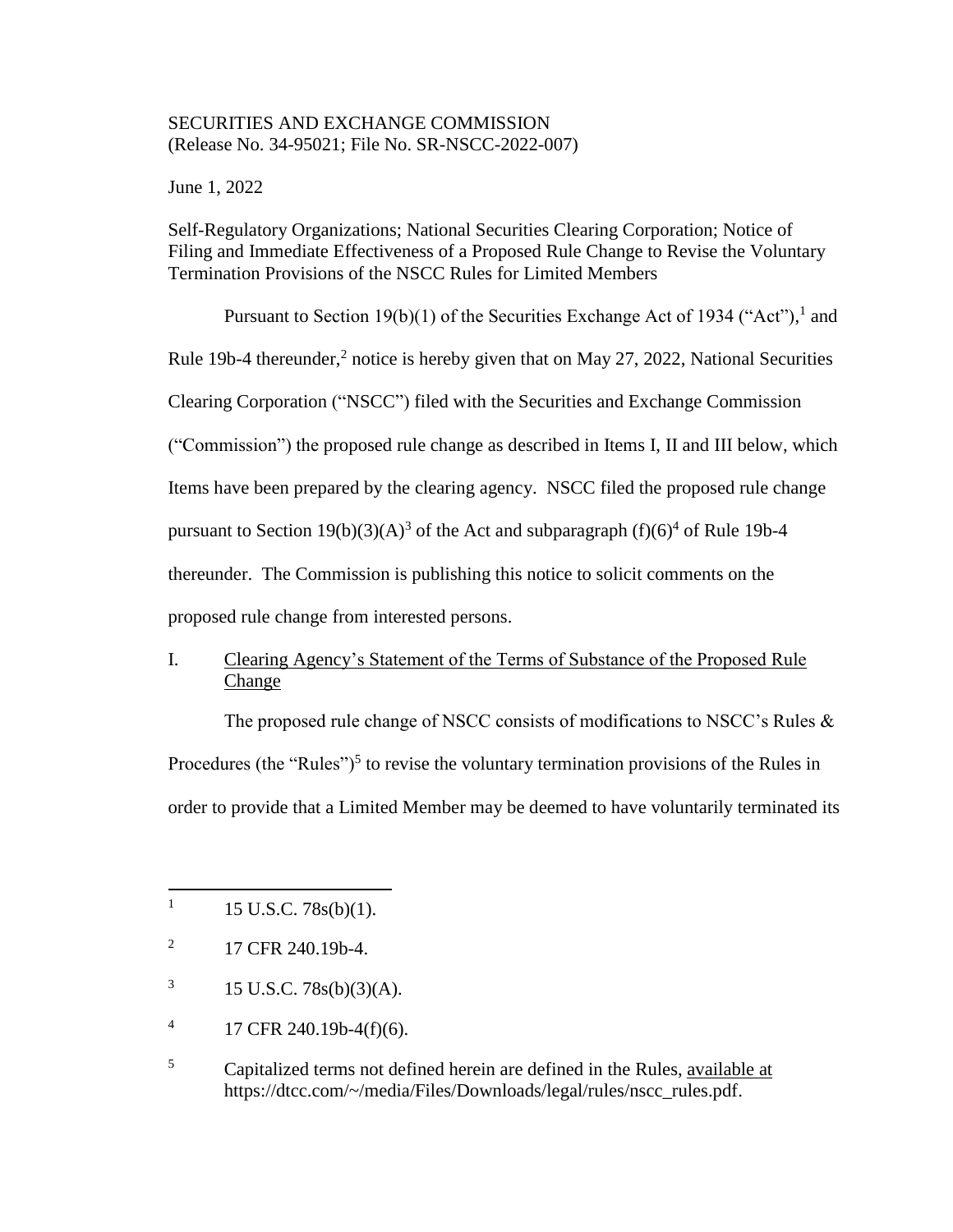membership if NSCC is unable to contact the Limited Member's authorized representatives, and the Limited Member has not used NSCC's services for at least 6 months. The proposed changes are described in greater detail below.

## II. Clearing Agency's Statement of the Purpose of, and Statutory Basis for, the Proposed Rule Change

In its filing with the Commission, the clearing agency included statements concerning the purpose of and basis for the proposed rule change and discussed any comments it received on the proposed rule change. The text of these statements may be examined at the places specified in Item IV below. The clearing agency has prepared summaries, set forth in sections A, B, and C below, of the most significant aspects of such statements.

# (A) Clearing Agency's Statement of the Purpose of, and Statutory Basis for, the Proposed Rule Change

1. Purpose

The proposed rule change consists of modifications to the voluntary termination provisions of the Rules in order to provide that a Limited Member may be deemed to have voluntarily terminated its membership if NSCC is unable to contact an authorized representative of the Limited Member, as designated by the participant pursuant to Rule 5,6 and there has been no activity in the account by the participant for at least 6 months. The proposed changes are described in greater detail below.

# *(i) NSCC Membership Types/Limited Members*

 $\epsilon$ <sup>6</sup> See Rule 5, Section 2, supra note 5, which requires that a Limited Member appoint a representative that is duly authorized in the name and on behalf of the Limited Member to sign all instruments, correct errors and to perform such other duties as may be required under the Rules and the Procedures and to transact all business requisite in connection with the operations of NSCC.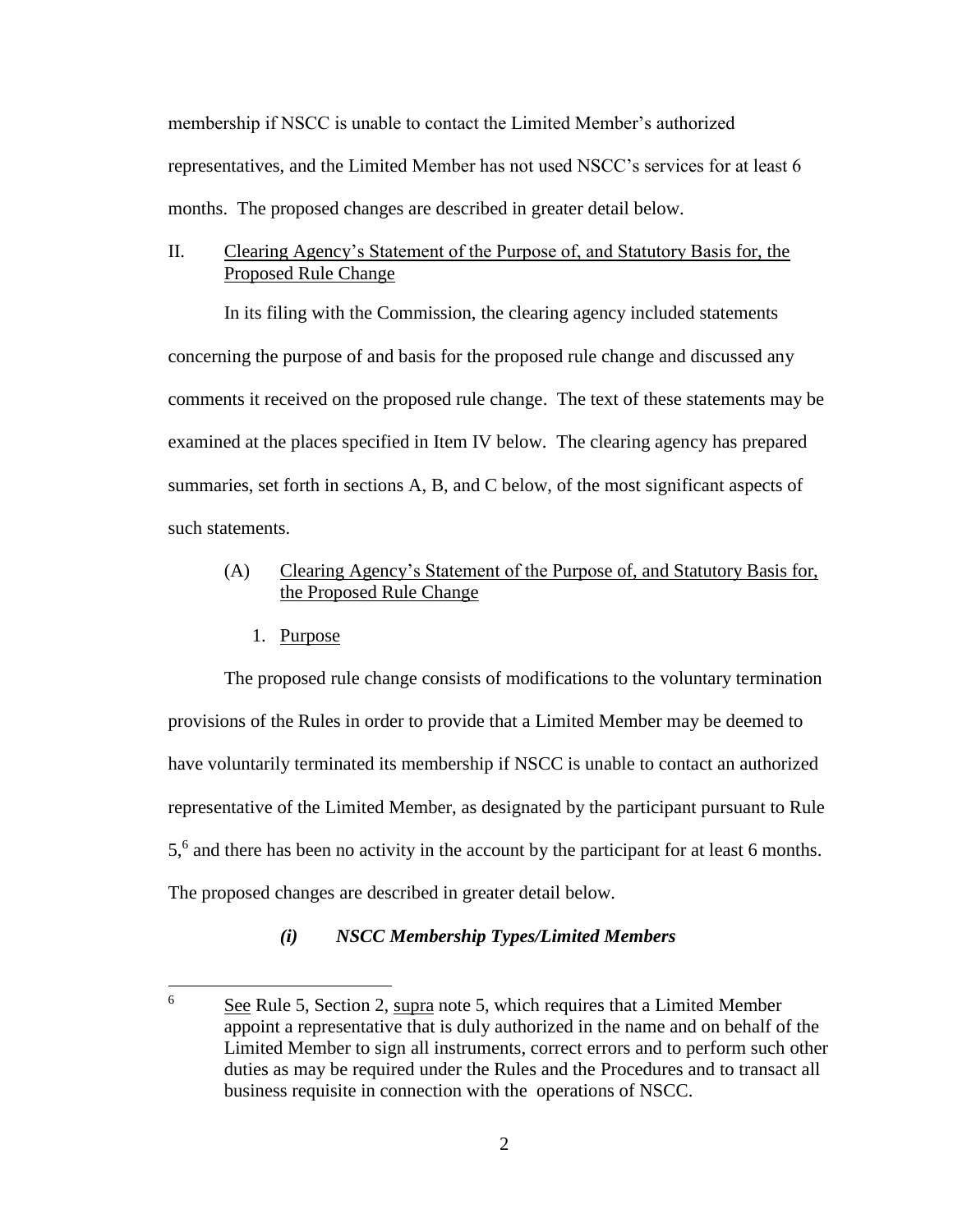NSCC has several types of membership with different access levels to services.<sup>7</sup> Generally, such membership types can be categorized into "Members" which are fullservice participants that have access to NSCC's central counterparty services and "Limited Members" whose access to services is limited to certain services by membership type specified by NSCC.<sup>8</sup> The services available for Limited Members are "non-guaranteed" services – meaning that NSCC does not act as a central counterparty or guarantee payments for transactions conducted through these services.<sup>9</sup> If a Limited Member using non-guaranteed services fails to pay for a transaction at settlement, NSCC does not guarantee the payment and may reverse in whole or in part any credit previously given to the contra side.<sup>10</sup> As a result, NSCC bears less risk for payments relating to nonguaranteed services than it does for payments relating to its guaranteed services.

#### *(ii) NSCC Termination Provisions*

NSCC has several Rules relating to the termination of a Limited Member's membership. Those Rules include provisions that allow NSCC to terminate the membership of a Limited Member involuntarily (i.e., "cease to act") if the Limited Member violates the Rules or in certain other circumstances listed in the Rules ("Involuntary Termination Provisions")<sup>11</sup> and provisions that provide that Limited Members can voluntarily terminate their membership with NSCC. Section 5 of Rule

 $10$  See Addendum D of the Rules, supra note 5.

 $\overline{7}$ See Rule 2, supra note 5, which describes various NSCC membership types.

<sup>8</sup> Id.

<sup>9</sup> See Addendum D of the Rules, supra note 5.

<sup>&</sup>lt;sup>11</sup> See Rules 18 and 46, supra note 5.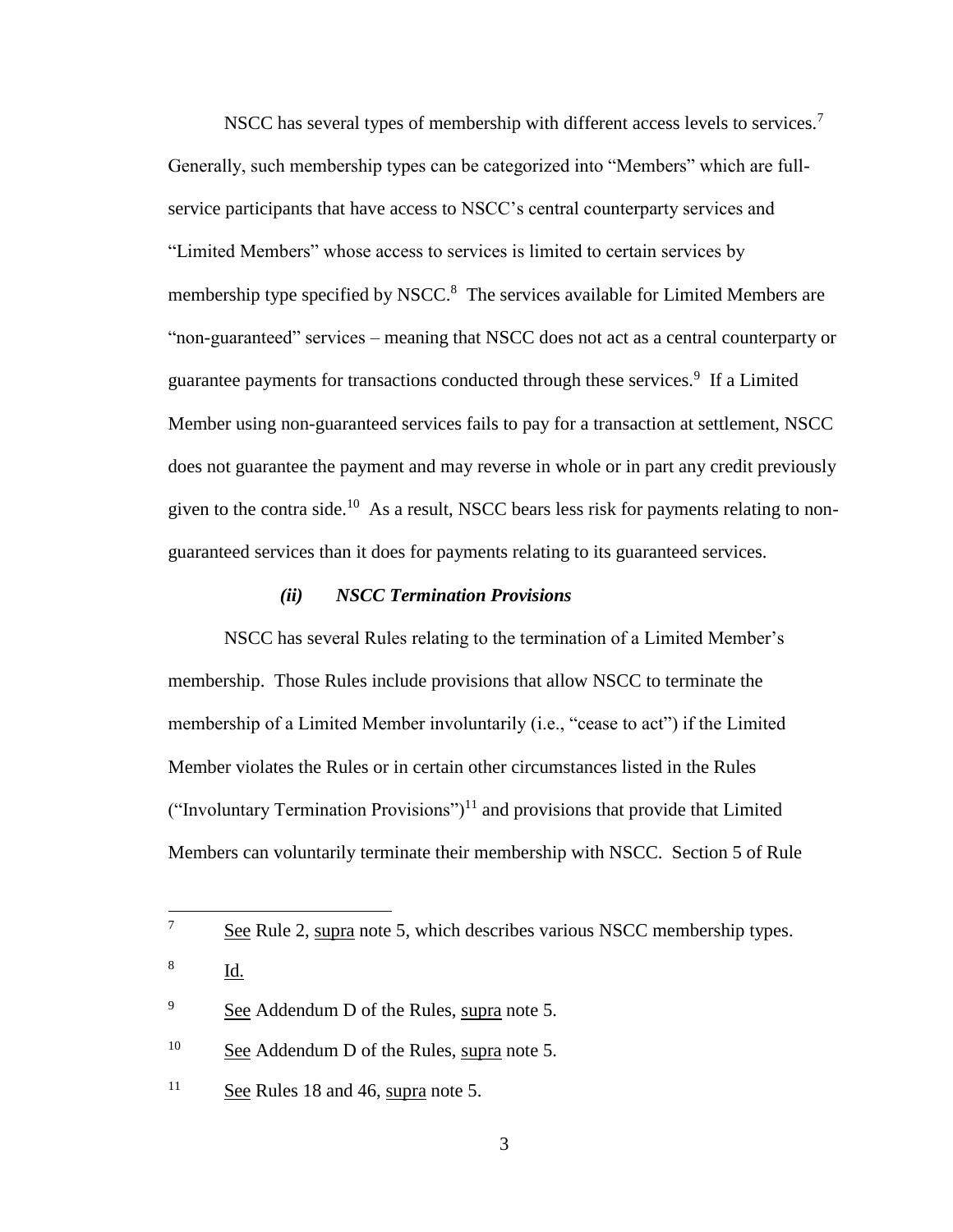$2B<sup>12</sup>$  contains provisions relating to the voluntary termination of a Limited Member's membership (collectively, the "Voluntary Termination Provisions").<sup>13</sup> The Voluntary Termination Provisions generally state that a Limited Member may terminate its membership by providing NSCC a voluntary termination notice, and such termination will not be effective until NSCC has accepted the termination notice. The Voluntary Termination Provisions provide that NSCC's acceptance shall be evidenced by a notice to NSCC's participants announcing the Limited Member's termination and the effective date of the termination.

#### *(iii) Abandoned/Dormant Accounts*

Neither the Involuntary Termination Provisions nor the Voluntary Termination Provisions explicitly provide for a situation where a Limited Member does not provide a voluntary termination notice, stops using its account, and NSCC is unable to establish communications with the Limited Member. This could occur for instance if the Limited Member has gone out of business, merged into another entity and/or liquidated without notifying NSCC. Although Limited Members are required to notify NSCC of any

<sup>12</sup> Section 5 of Rule 2B, supra note 5. Note that although Settling Bank Only Members are listed as Limited Members (See Rule 2, Section 2(ii), supra note 5), Section 5 of Rule 2B does not apply to Settling Bank Only Members. See also Rule 2, Section 2, supra note 5 which states that when the Rules refer to "Members and Limited Members", the reference includes all member types; when reference is made to "participants" in the Rules (as in the Voluntary Termination Provisions), the reference generally means all participants other than Settling Bank Only Members, unless the context makes clear it refers to one or more specific member types. Section 5 of Rule 2B refers to all Limited Members except for Settling Bank Only Members. Section 5 of Rule 2B, supra note 5

<sup>&</sup>lt;sup>13</sup> The Rules also contain voluntary termination provisions related to a loss allocation withdrawal in Section 6 of Rule 4 that would not be affected by this proposed rule change. See Section 6 of Rule 4, supra note 5.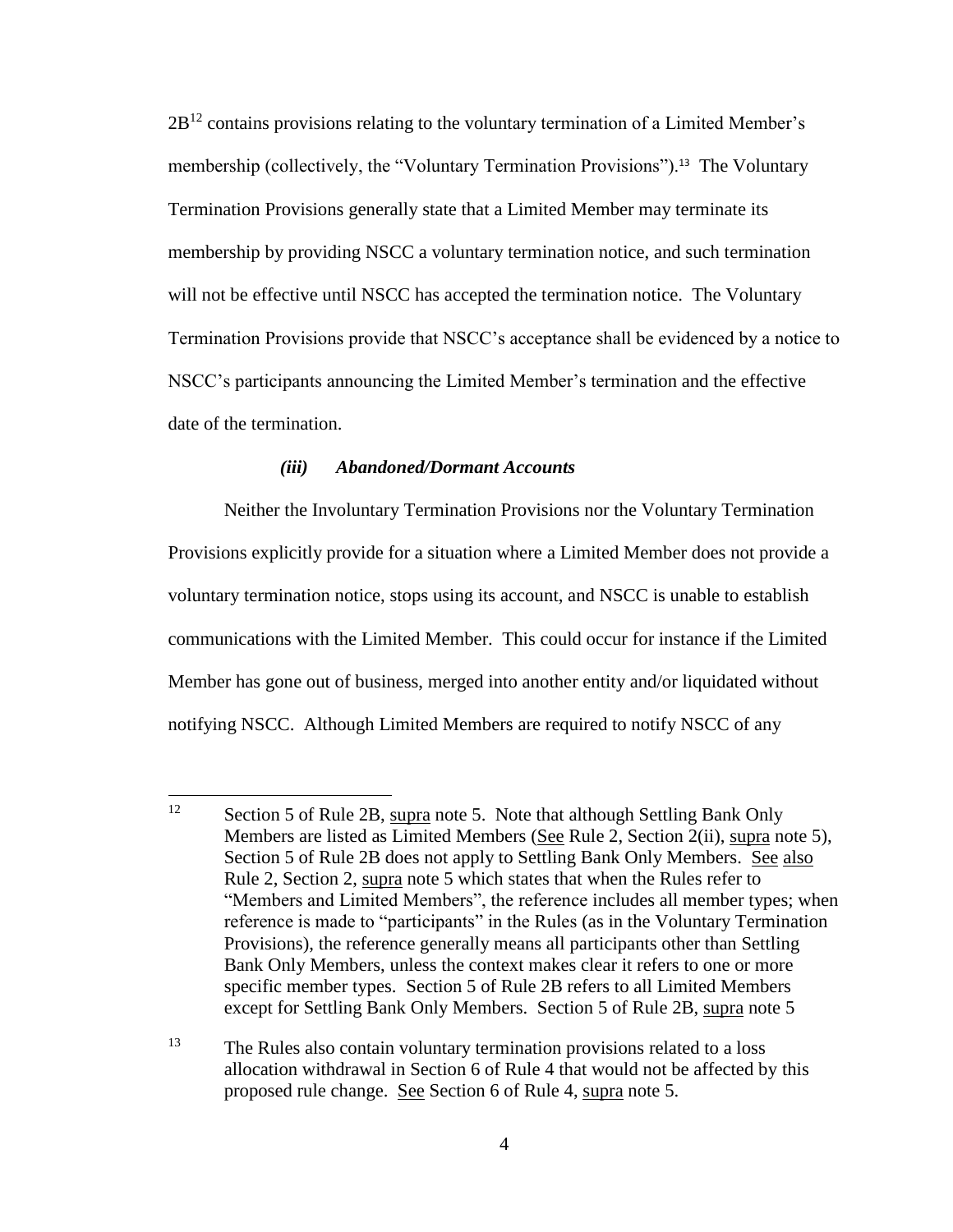material organizational changes and if they no longer meet continuing membership standards,<sup>14</sup> NSCC may not know if a Limited Member has undergone such a change until NSCC has been notified, NSCC discovers the circumstances due to its ongoing monitoring of its Limited Members,<sup>15</sup> or the Limited Member fails to deliver financial statements or other reports required to be delivered to NSCC periodically.<sup>16</sup>

It is likely in such a situation, that the Limited Member would eventually violate a Rule, such as failing to provide a Cybersecurity Confirmation<sup>17</sup> or another ongoing membership requirement, and NSCC would eventually become aware that the Limited Member has effectively abandoned the account. For instance, as a result of following up with Limited Members on the Cybersecurity Confirmation requirement, NSCC has recently discovered that there are currently Limited Members that have not used NSCC's services for over 6 months. In addition, NSCC has been unable to contact the designated authorized representatives of such Limited Members.

NSCC could formally cease to act for such a Limited Member pursuant to the Involuntary Termination Provisions. If NSCC is unable to reach the Limited Member, or if NSCC knows that the Limited Member is unreachable because, for instance, it has gone out of business, NSCC does not believe that going through the steps of a cease to

 $14$ See Section 2.B of Rule 2B, supra note 5.

<sup>15</sup> See Section 4 of Rule 2B, supra note 5, which provides that certain members will be monitored and reviewed on an ongoing and periodic basis.

<sup>&</sup>lt;sup>16</sup> For instance, Section 2.A of Rule 2B, supra note 5, requires that a Limited Member provide a Cybersecurity Confirmation to NSCC every two years. If a Limited Member has gone out of business and/or liquidated, it would eventually fail to provide its Cybersecurity Confirmation.

<sup>&</sup>lt;sup>17</sup> See Section 2.A of Rule 2B, supra note 5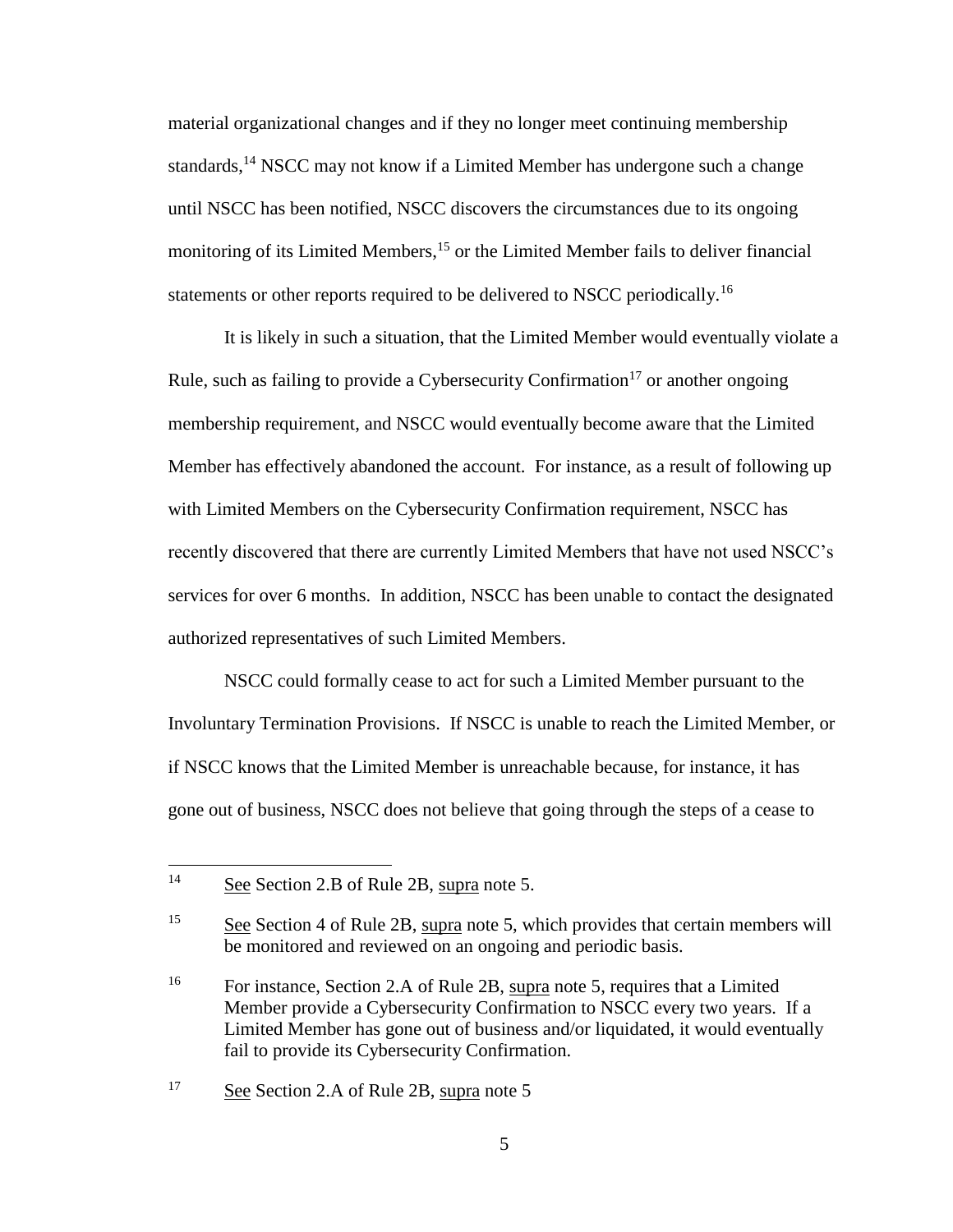act, such as formally notifying the Limited Member with the grounds under consideration and its right to request a hearing, would be necessary or appropriate when NSCC has been unable to contact the Limited Member.<sup>18</sup> In addition, NSCC uses resources to maintain accounts, such as monitoring for compliance of the Rules, conducting risk assessments of Limited Members and updating account documentation. If a Limited Member has ceased using an account, and NSCC cannot contact the Limited Member, NSCC would like to avoid continuing to use resources to maintain the account.

NSCC is proposing to expand the Voluntary Termination Provisions to provide that a Limited Member would be deemed to have voluntarily terminated its membership if NSCC is unable to contact an authorized representative of the Limited Member, as designated by the Limited Member pursuant to Rule 5, and there has been no activity in the account by the Limited Member for at least 6 months. NSCC believes that in such situations, the Limited Member is effectively abandoning the account, which is equivalent to affirmatively taking action to close the account.

### *(iv) Proposed Rule Changes*

NSCC is proposing to amend each of the Voluntary Termination Provisions to provide that a Limited Member may be deemed to have voluntarily terminated its membership if NSCC is unable to contact an authorized representative of the Limited Member, as designated by the Limited Member pursuant to Rule 5, and there has been no activity in the account by the Limited Member for at least 6 months. In addition, NSCC is proposing to add that any such deemed voluntary termination shall be effective when

<sup>18</sup> See Rules 37, 45 and 46, which set forth certain steps to be taken by the Limited Member and NSCC in a cease to act including notification and hearing requirements. Rules 37, 45 and 46, supra note 5.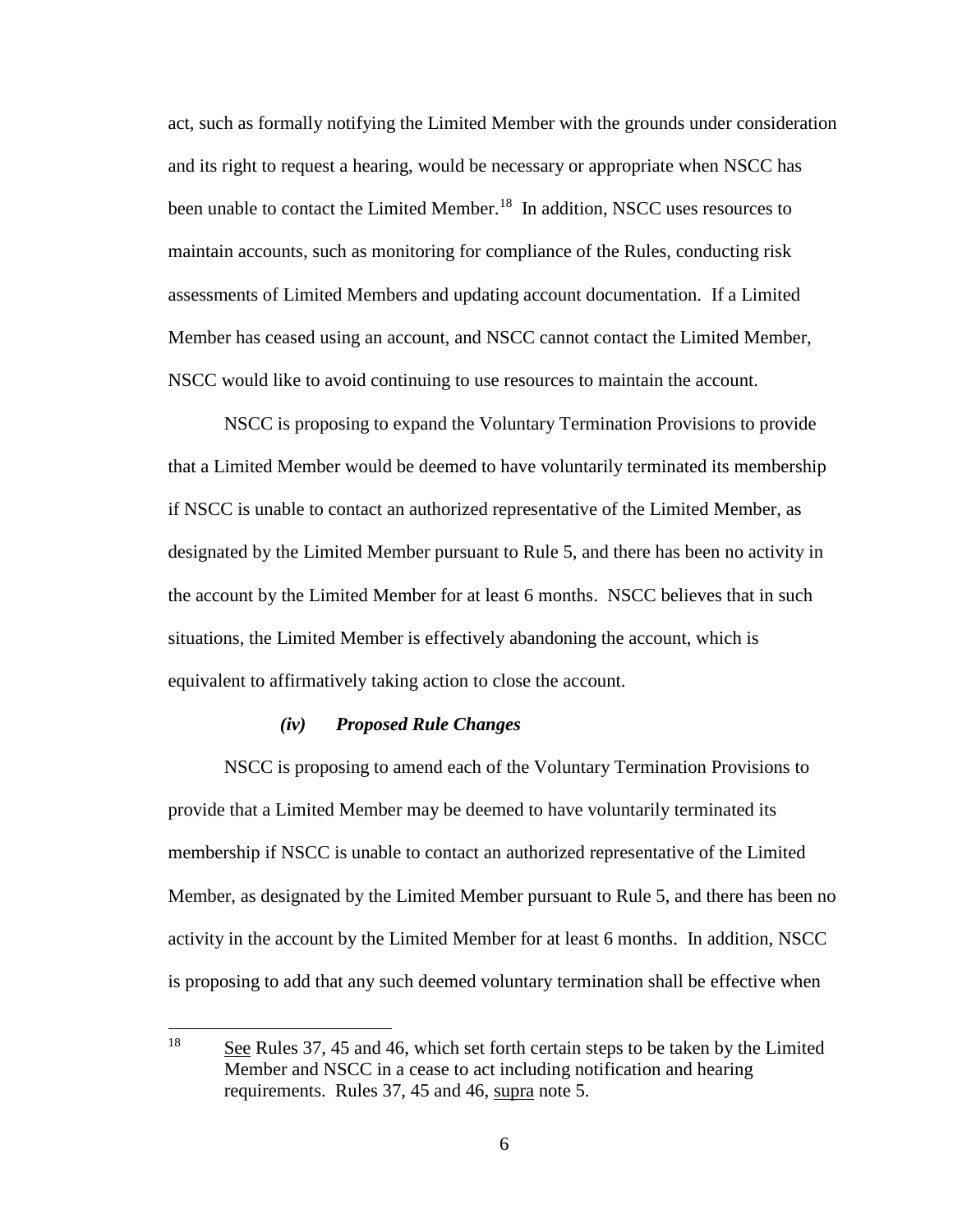NSCC determines that the criteria for a deemed voluntary termination have been met (i.e., NSCC is unable to contact the Limited Member and the Limited Member hasn't used its account for at least 6 months) and that NSCC's determination shall be evidenced by a notice to NSCC's participants announcing the Limited Member's termination and the effective date of termination.

### *(v) Implementation Timeframe*

NSCC would implement the proposed changes no earlier than thirty (30) days after the date of filing, or such shorter time as the Commission may designate. As proposed, a legend would be added to Rule 2B stating there are changes that were effective upon filing but have not yet been implemented. The legend would also state that NSCC would implement the proposed changes no earlier than thirty (30) days after the date of filing, or such shorter time as the Commission may designate. The legend would state that the legend would automatically be removed upon the implementation of the proposed changes. NSCC would announce the implementation date of the proposed changes by Important Notice posted to its website.

#### 2. Statutory Basis

NSCC believes that the proposal is consistent with the requirements of the Act and the rules and regulations thereunder applicable to a registered clearing agency. In particular, NSCC believes that the proposed rule changes are consistent with Section 17A(b)(3)(F) of the Act<sup>19</sup> and Rules 17Ad-22(e)(18) and (e)(23)(i),<sup>20</sup> each as promulgated under the Act, for the reasons described below.

<sup>19</sup> <sup>19</sup> 15 U.S.C. 78q-1(b)(3)(F).

<sup>&</sup>lt;sup>20</sup> 17 CFR 240.17Ad-22(e)(18), (e)(23)(i).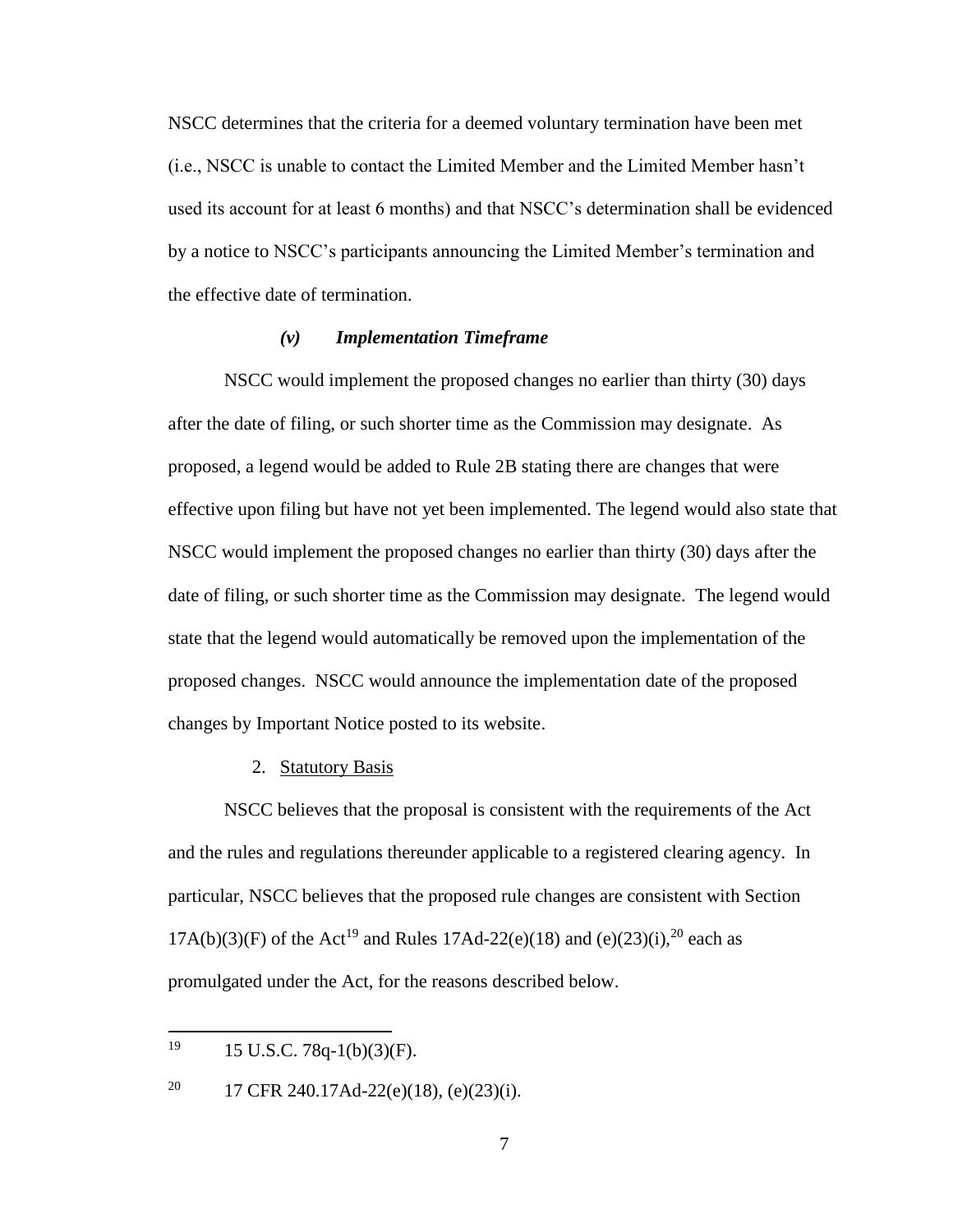Section  $17A(b)(3)(F)$  of the Act requires, in part, that the Rules be designed to promote the prompt and accurate clearance and settlement of securities transactions, to assure the safeguarding of securities and funds which are in the custody or control of NSCC or for which it is responsible and to remove impediments to and perfect the mechanism of a national system for the prompt and accurate clearance and settlement of securities transactions.<sup>21</sup> The proposed revisions to the Voluntary Termination Provisions are consistent with Section  $17A(b)(3)(F)$  of the Act because they would provide a clear and consistent standard relating to how NSCC would treat a Limited Member that is no longer using the account and that NSCC is unable to contact. Providing a clear and consistent standard would allow Limited Members to better understand NSCC's and the Limited Members' rights and obligations with respect to their membership. NSCC believes that when Limited Members better understand their rights and obligations regarding NSCC's clearance and settlement services, they can better act in accordance with the Rules. NSCC believes that better enabling Limited Members to comply with the Rules would promote the prompt and accurate clearance and settlement of securities transactions by NSCC consistent with Section  $17A(b)(3)(F)$ of the Act. $22$ .

In addition, NSCC believes that treating such a Limited Member as having voluntarily terminated would make the membership maintenance process more efficient by allowing NSCC to avoid wasting resources on maintaining accounts that are no longer used and avoid having to cease to act in cases where attempting to provide notice to the

<sup>21</sup> Id.

<sup>22</sup> Id.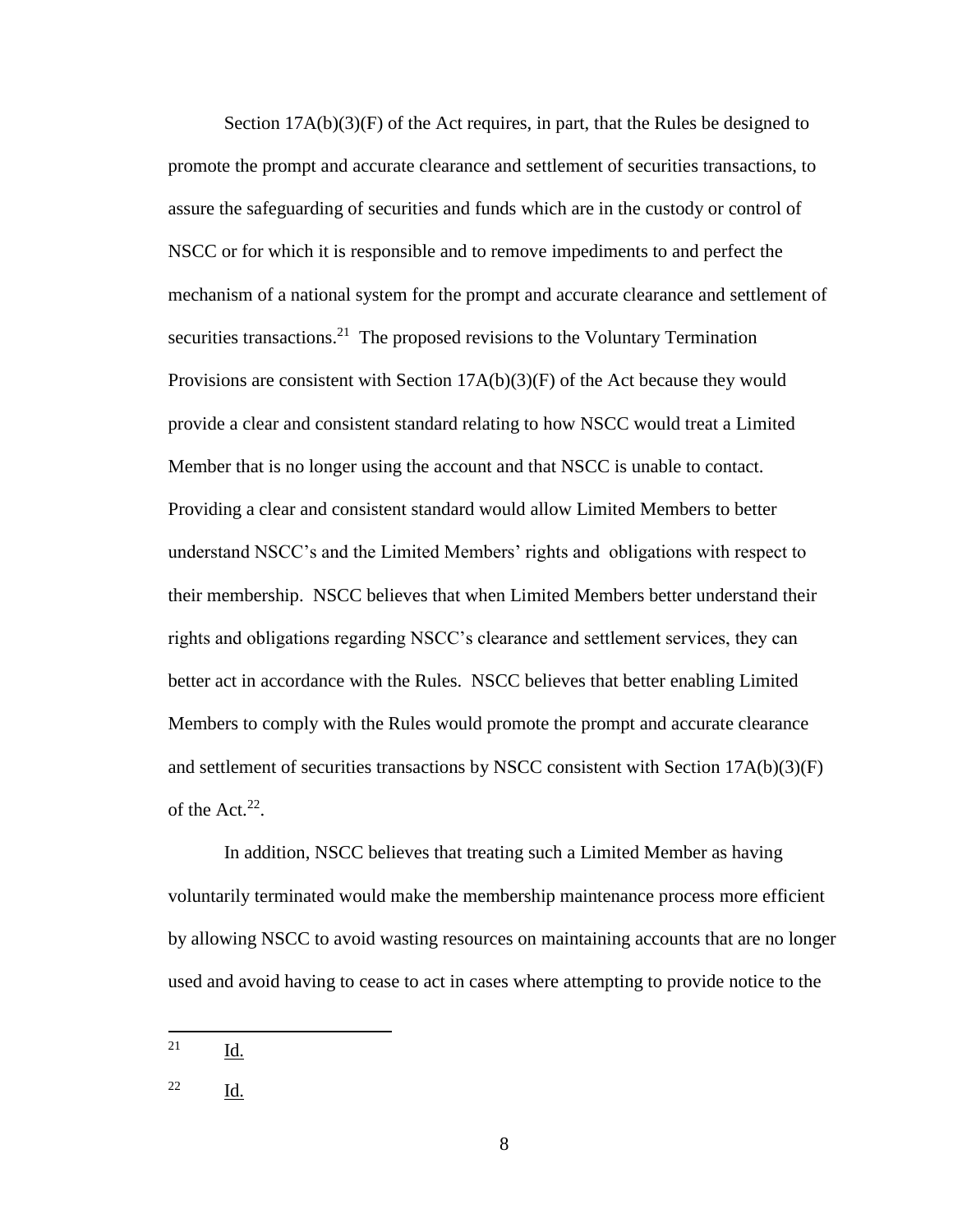Limited Member is pointless and unnecessary. Allowing NSCC to deem such a Limited Member as having voluntarily terminated would increase efficiency of the account maintenance process and would free up resources at NSCC which would leave more resources to ensure the prompt and accurate clearance and settlement of securities transactions. As such, NSCC believes the proposed rule changes are consistent with Section  $17A(b)(3)(F)$  of the Act.<sup>23</sup>

Rule 17Ad-22(e)(18) under the Act requires that NSCC establish, implement, maintain and enforce written policies and procedures reasonably designed to establish objective, risk based, and publicly disclosed criteria for participation, which permit fair and open access by direct and, where relevant, indirect participants and other financial market utilities, require participants to have sufficient financial resources and robust operational capacity to meet obligations arising from participation in the clearing agency, and monitor compliance with such participation requirements on an ongoing basis. $^{24}$ NSCC believes that the proposed rule changes have been designed to meet the applicable provisions of Rule 17Ad-22(e)(18) because the proposed changes would provide publicly disclosed criteria relating to how NSCC would treat a Limited Member that is no longer using the account and that NSCC is unable to contact as having voluntarily terminated its participation. The proposed rule change would not adversely affect fair and open access because the deemed voluntary termination provisions would only be applied to those Limited Members that have not been using the service and that NSCC has been unable to contact. Moreover, the deemed voluntary termination provisions would constitute

<sup>23</sup> Id.

<sup>&</sup>lt;sup>24</sup> 17 CFR 240.17Ad-22(e)(18).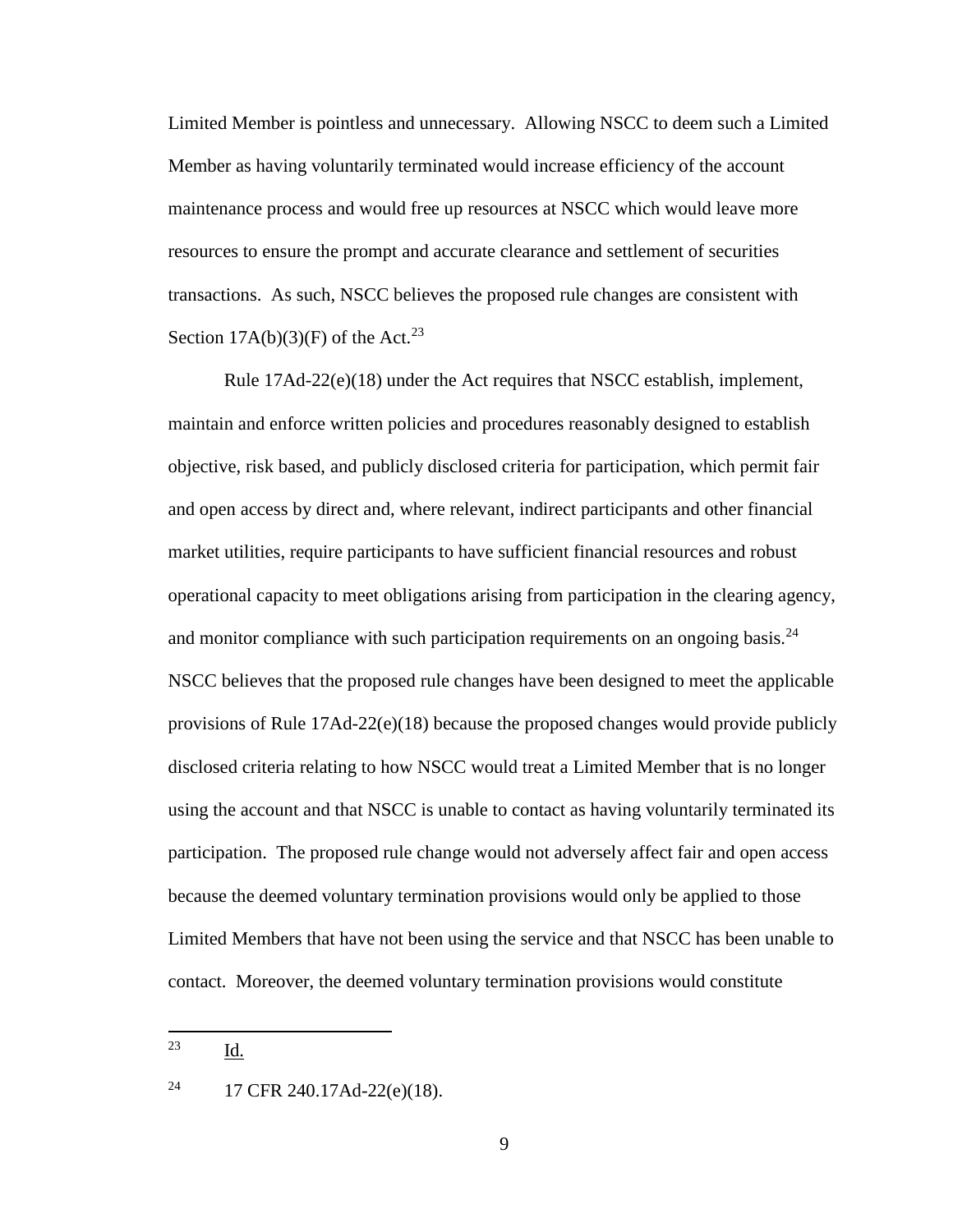publicly disclosed requirements for maintaining participation at NSCC. Therefore, NSCC believes that its proposal to provide for a deemed voluntary termination is consistent with Rule  $17$ Ad-22(e)(18) under the Act.<sup>25</sup>

Rule 17Ad-22(e)(23)(i) under the Act requires that NSCC establish, implement, maintain and enforce written policies and procedures reasonably designed to publicly disclose all relevant rules and material procedures, including key aspects of its default rules and procedures.<sup>26</sup> NSCC believes that the proposed rule changes have been designed to meet the applicable provisions of Rule  $17Ad-22(e)(23)(i)$  because the proposed changes would provide publicly disclosed criteria relating to how NSCC would remove a Limited Member that is no longer using the account and that NSCC is unable to contact as if such Limited Member had voluntarily terminated its participation. Therefore, NSCC believes that its proposal to provide for a deemed voluntary termination is consistent with Rule  $17$ Ad- $22(e)(23)(i)$  under the Act.<sup>27</sup>

### (B) Clearing Agency's Statement on Burden on Competition

NSCC does not believe that the proposed changes relating to the Voluntary Termination Provisions would have any impact on competition. These changes would provide a clear and consistent standard for how NSCC could treat all Limited Members that are no longer using an account and that NSCC is unable to contact. The proposed changes would not be adding any obligations on Limited Members that are

25 Id.

<sup>26</sup> 17 CFR 240.17Ad-22(e)(23)(i).

<sup>27</sup> Id.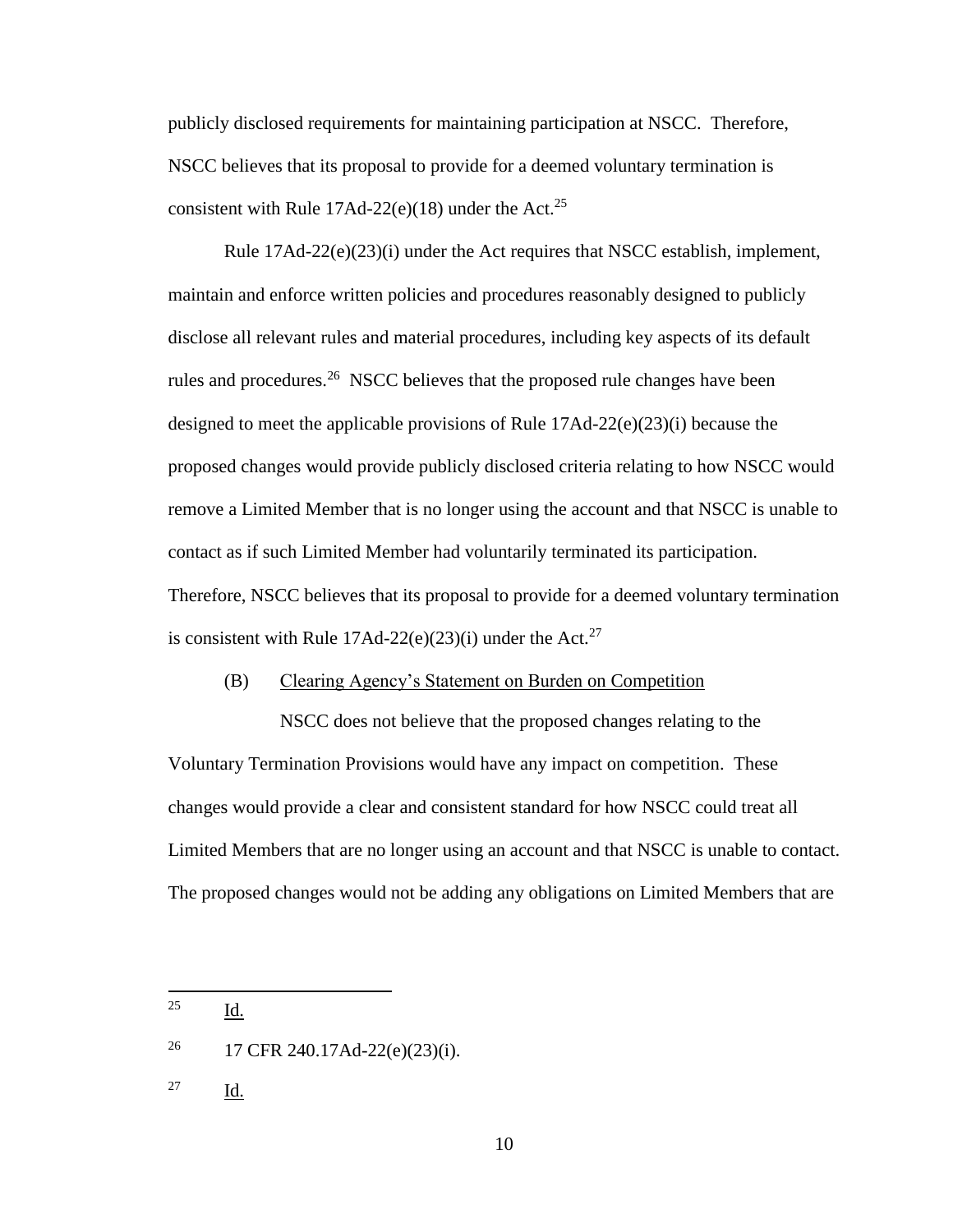using NSCC's services. As such, NSCC believes the proposed rule changes would not have any impact on competition.

## (C) Clearing Agency's Statement on Comments on the Proposed Rule Change Received from Members, Participants, or Others

NSCC has not received or solicited any written comments relating to this proposal. If any written comments are received by NSCC, they will be publicly filed as an Exhibit 2 to this filing, as required by Form 19b-4 and the General Instructions thereto.

Persons submitting comments are cautioned that, according to Section IV (Solicitation of Comments) of the Exhibit 1A in the General Instructions to Form 19b-4, the Commission does not edit personal identifying information from comment submissions. Commenters should submit only information that they wish to make available publicly, including their name, email address, and any other identifying information.

All prospective commenters should follow the Commission's instructions on how to submit comments, available at [https://www.sec.gov/regulatory-actions/how-to-submit](https://www.sec.gov/regulatory-actions/how-to-submit-comments)[comments.](https://www.sec.gov/regulatory-actions/how-to-submit-comments) General questions regarding the rule filing process or logistical questions regarding this filing should be directed to the Main Office of the Commission's Division of Trading and Markets at tradingandmarkets@sec.gov or 202-551-5777.

NSCC reserves the right not to respond to any comments received.

III. Date of Effectiveness of the Proposed Rule Change, and Timing for Commission Action

Because the foregoing proposed rule change does not:

(i) significantly affect the protection of investors or the public interest;

(ii) impose any significant burden on competition; and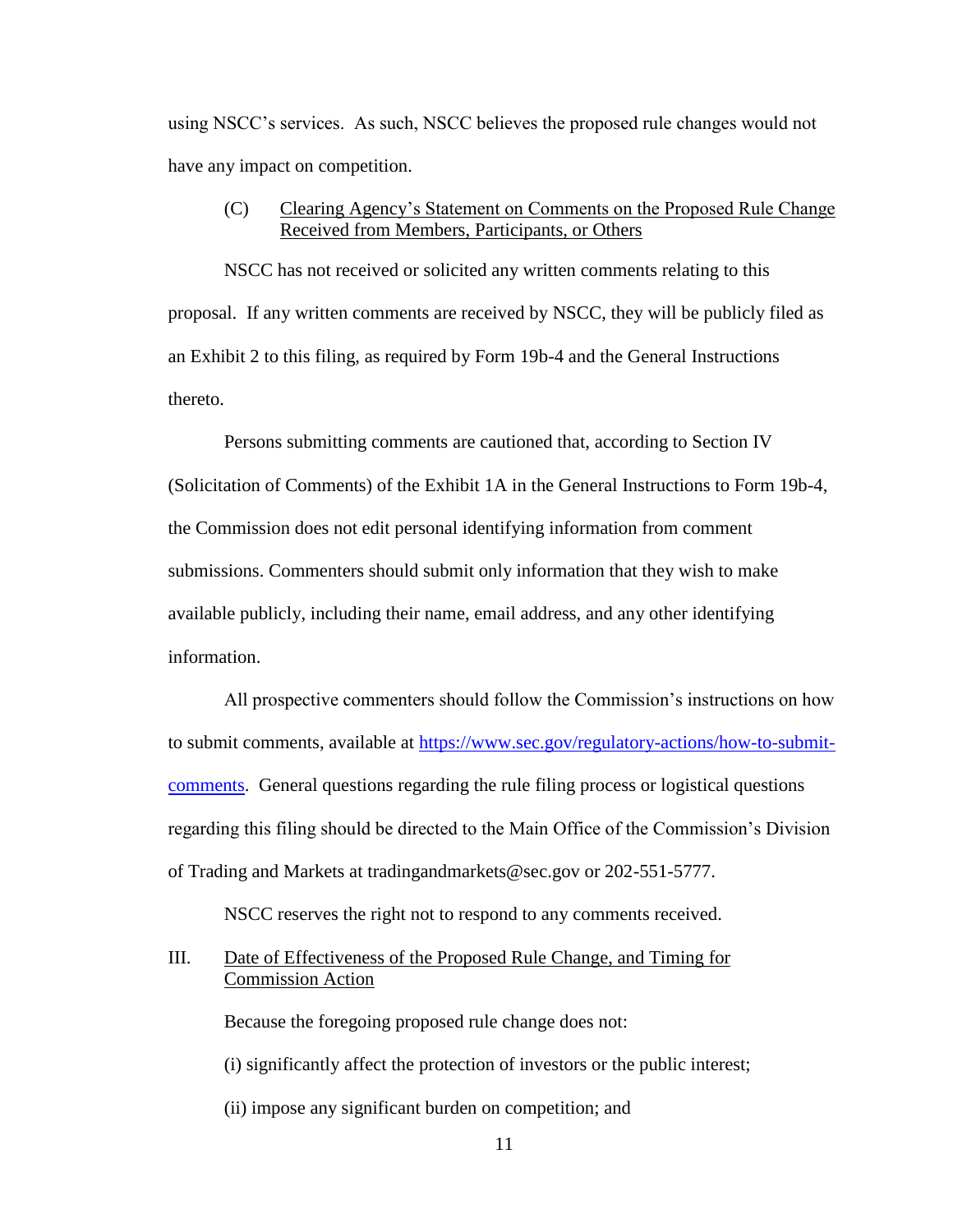(iii) become operative for 30 days from the date on which it was filed, or such shorter time as the Commission may designate, it has become effective pursuant to Section 19(b)(3)(A)<sup>28</sup> of the Act and paragraph (f) of Rule 19b-4(f)(6) thereunder.<sup>29</sup>

At any time within 60 days of the filing of the proposed rule change, the Commission summarily may temporarily suspend such rule change if it appears to the Commission that such action is necessary or appropriate in the public interest, for the protection of investors, or otherwise in furtherance of the purposes of the Act.

#### IV. Solicitation of Comments

Interested persons are invited to submit written data, views and arguments concerning the foregoing, including whether the proposed rule change is consistent with the Act. Comments may be submitted by any of the following methods:

#### Electronic Comments:

- Use the Commission's Internet comment form (http://www.sec.gov/rules/sro.shtml); or
- Send an e-mail to rule-comments@sec.gov. Please include File Number SR-NSCC-2022-007 on the subject line.

### Paper Comments:

• Send paper comments in triplicate to Secretary, Securities and Exchange Commission, 100 F Street, NE, Washington, DC 20549.

All submissions should refer to File Number SR-NSCC-2022-007.This file

number should be included on the subject line if e-mail is used. To help the Commission

<sup>28</sup> 15 U.S.C  $78s(b)(3)(A)$ .

<sup>&</sup>lt;sup>29</sup> 17 CFR 240.19b-4(f)(6).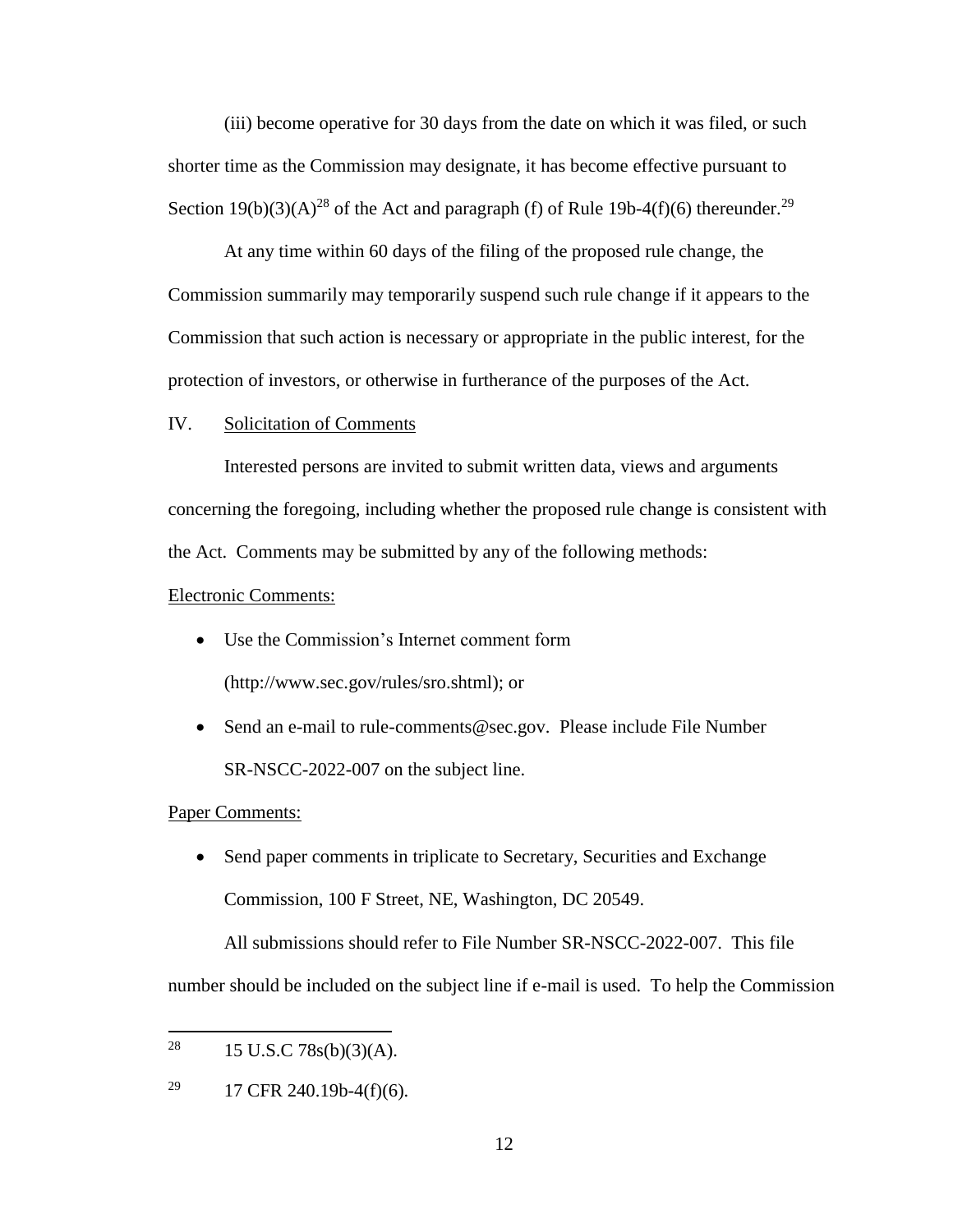process and review your comments more efficiently, please use only one method. The Commission will post all comments on the Commission's Internet website (http://www.sec.gov/rules/sro.shtml). Copies of the submission, all subsequent amendments, all written statements with respect to the proposed rule change that are filed with the Commission, and all written communications relating to the proposed rule change between the Commission and any person, other than those that may be withheld from the public in accordance with the provisions of 5 U.S.C. 552, will be available for website viewing and printing in the Commission's Public Reference Room, 100 F Street, NE, Washington, DC 20549 on official business days between the hours of 10:00 a.m. and 3:00 p.m. Copies of the filing also will be available for inspection and copying at the principal office of NSCC and on DTCC's website (https://dtcc.com/legal/sec-rulefilings.aspx). All comments received will be posted without change; the Commission does not edit personal identifying information from submissions. You should submit